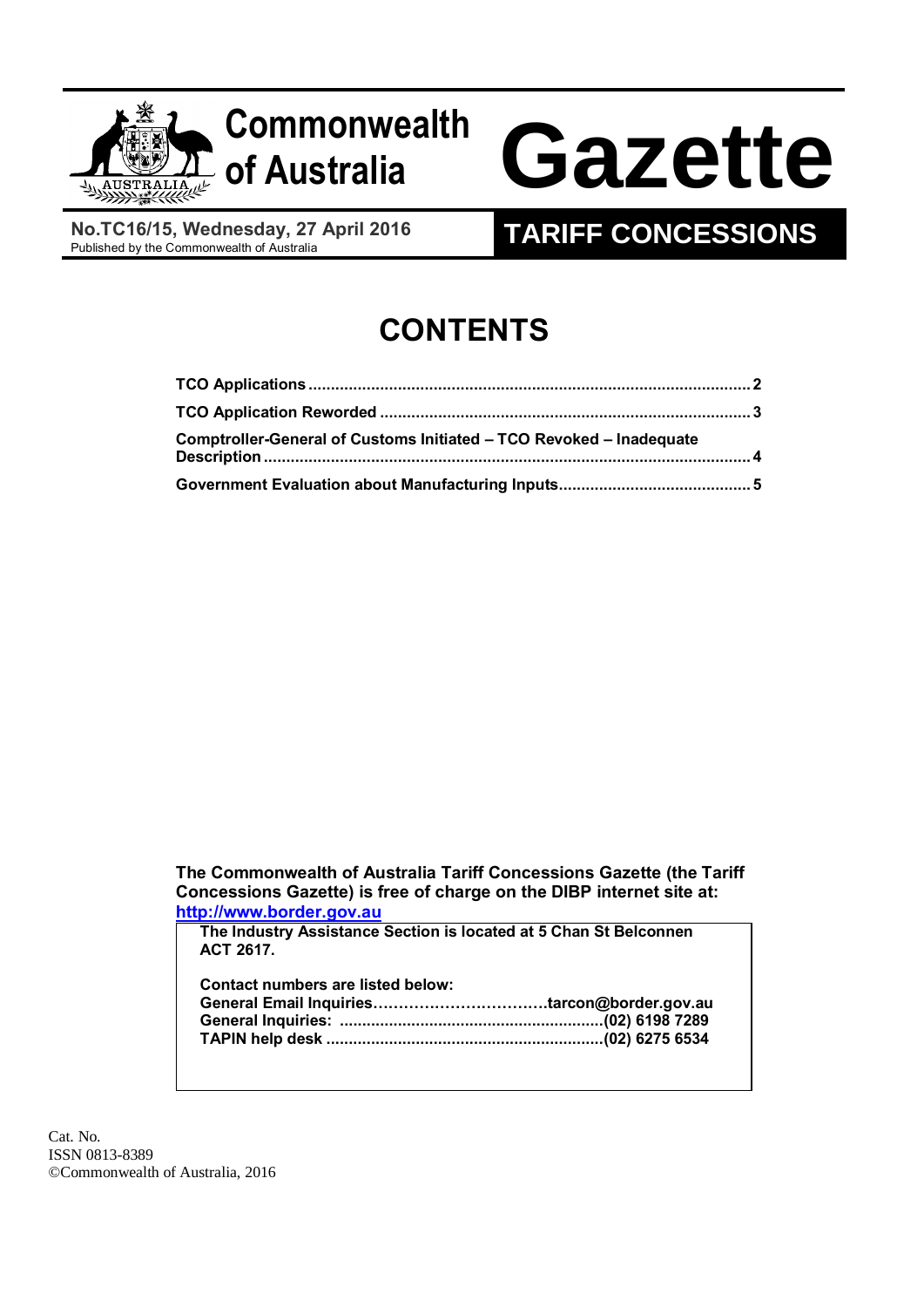# <span id="page-1-0"></span>**CUSTOMS ACT 1901 - NOTICE PURSUANT TO SECTION 269K(1) - APPLICATIONS MADE FOR TARIFF CONCESSION ORDERS**

Applications have been lodged for Tariff Concession Orders for the goods described in the following TABLE.

Australian manufacturers who wish to contest the granting of a Tariff Concession Order for the goods described are invited to lodge a submission in writing in an approved form. Submissions must be lodged within 50 days of the date of publication of this Notice.

The operative date (Op.) and TC reference number follow the description of goods.

To assist local manufacturers, the use(s) to which the goods can be put follow the description of goods.

Objections to the making of TCO submission forms are available at

# <http://www.border.gov.au/Forms/Documents/b444.pdf>

For guidance on the required description style, phone 02 6198 7289.

THE TABLE

| Description of Goods including the<br>Customs Tariff Classification |                                                                                                                                                                                                                                                                                                           |                | Schedule 4 Item Number<br>General Duty Rate |
|---------------------------------------------------------------------|-----------------------------------------------------------------------------------------------------------------------------------------------------------------------------------------------------------------------------------------------------------------------------------------------------------|----------------|---------------------------------------------|
| 8479.82.00                                                          | COMPOSTING MACHINES, including ALL of the following:<br>(a) mixing enclosure with rotating drums AND hydraulic drum<br>height adjustment;<br>(b) mixing axles;<br>(c) horizontal conveyors having a width NOT less than<br>1 900 mm;<br>(d) inclined conveyors with aluminium side boards<br>Op. 22.03.16 | $-$ TC 1611193 | 50                                          |
|                                                                     | Stated Use:<br>For mixing and blending mushroom compost and its ingredients on<br>a conveyor based production line                                                                                                                                                                                        |                |                                             |
|                                                                     | Applicant: BRIDGEWATER COMPOST PTY LTD                                                                                                                                                                                                                                                                    |                | 5%                                          |
| 8480.71.00                                                          | MOULDS, MOLTEN RUBBER OR PLASTIC INJECTION, having NOT less than<br>16 cavities<br>Op. 01.04.16<br>Stated Use:                                                                                                                                                                                            | $-$ TC 1612239 | 50                                          |
|                                                                     | For manufacturing rubber or plastic goods such as plastic bottle<br>cap inserts<br>Applicant: GUALA CLOSURES AUSTRALIA PTY LTD                                                                                                                                                                            |                | 5%                                          |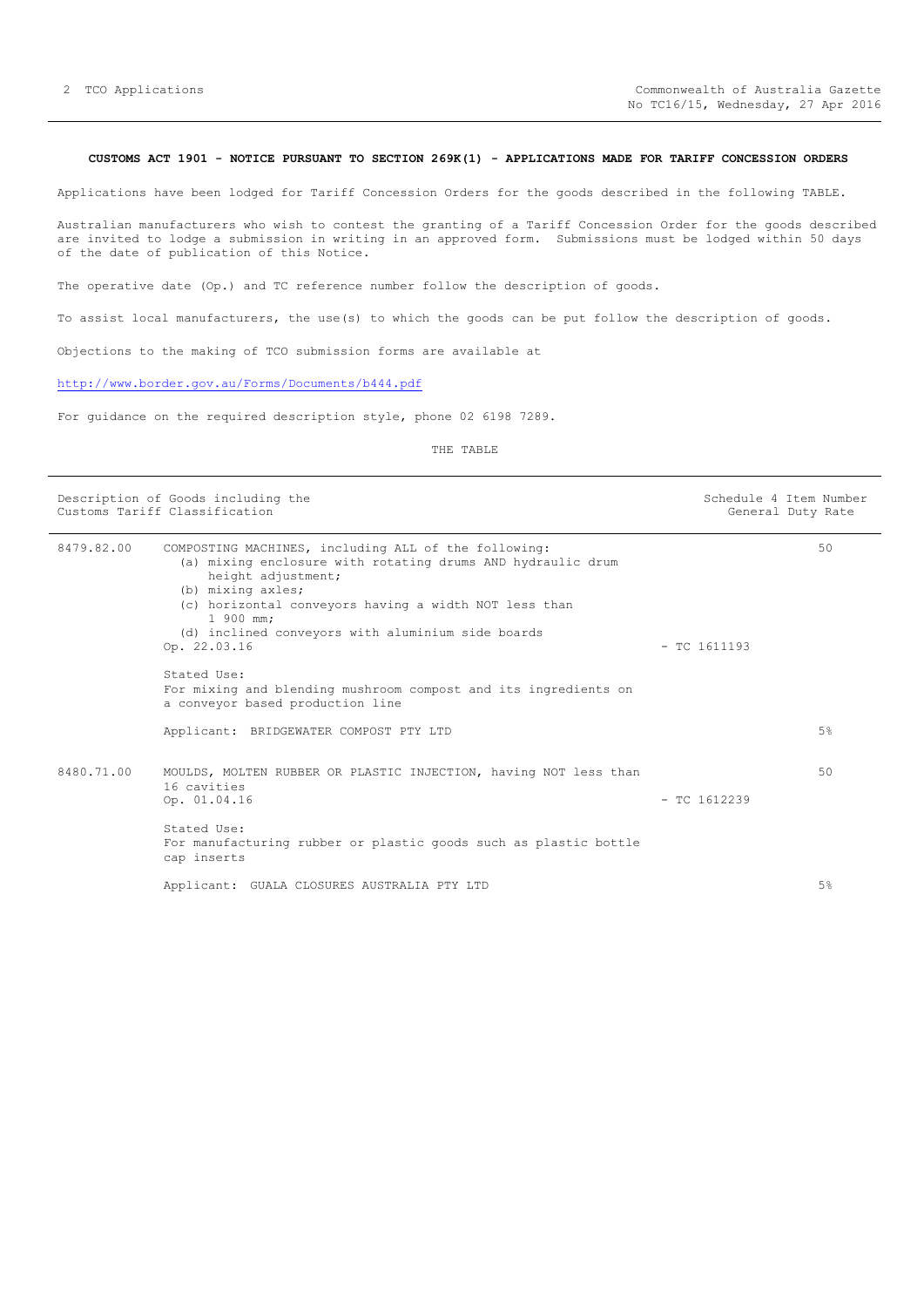3 TCO Applications and TCO Application Reworded

Description of Goods including the Schedule 4 Item Number<br>
Customs Tariff Classification (Seneral Duty Rate ) and Schedule 4 Item Number<br>
Customs Tariff Classification Customs Tariff Classification

| 8483.40.90 | ASSEMBLIES, BALL MILL GEAR WHEEL, conforming to ISO 1328-1:2013                                       |                |    |
|------------|-------------------------------------------------------------------------------------------------------|----------------|----|
|            | and ISO 1328-2:1997 accuracy grade 4 or better, including ALL                                         |                |    |
|            | of the following:                                                                                     |                |    |
|            | (a) two intermediate gear wheels, ground finish, outside<br>diameter NOT less than 3 300 mm, helical; |                |    |
|            | (b) balance gear wheel, double helical;                                                               |                |    |
|            | (c) side plates;                                                                                      |                |    |
|            | (d) hexagon head screws AND self-locking nuts;                                                        |                |    |
|            | (e) balance bearing housing;                                                                          |                |    |
|            | $(f)$ bearings;                                                                                       |                |    |
|            | $(q)$ discs;                                                                                          |                |    |
|            | (h) membranes;                                                                                        |                |    |
|            | (i) pinions;                                                                                          |                |    |
|            | $(i)$ plates;                                                                                         |                |    |
|            | $(k)$ rings;                                                                                          |                |    |
|            | $(1)$ shafts                                                                                          |                |    |
|            | Op. 24.03.16                                                                                          | $-$ TC 1611566 |    |
|            | Stated Use:                                                                                           |                |    |
|            | As parts in a ball mill gear                                                                          |                |    |
|            | Applicant: EVOLUTION MINING LTD                                                                       |                | 5% |
|            |                                                                                                       |                |    |

#### **CUSTOMS ACT 1901**

<span id="page-2-0"></span>**NOTICE PURSUANT TO SECTION 269l(4B)(b) - PROPOSAL TO AMEND DESCRIPTION OF GOODS FOLLOWING AN OBJECTION SUBMISSION**

Amended description has been proposed for the Tariff Concession Order application shown in the following TABLE.

Australian manufacturers who consider that there are reasons why the Tariff Concession Order as proposed to be amended should not be made are invited to lodge a submission. Submissions must be lodged no later than 14 days after the publication of this Notice.

The operative date (Op.) and TC reference number follow the description of goods.

To assist local manufacturers, the use(s) to which the goods can be put follow the description of goods.

Description of Goods including the Schedule 4 Item Number (Schedule 4 Item Number Customs Tariff Classification 3920.10.00 LINEAR LOW DENSITY POLYETHYLENE FILM, stretch, cast, having ALL of the following: (a) thickness NOT less than 8 microns and NOT greater than 35 microns; (b) width NOT less than 480 mm and NOT greater than 520 mm; (c) NOT less than 20 layers of film; (d) maximum stretch capacity NOT less than 400% Op. 22.12.15 - TC 1545943 Stated Use: Wrap and support packages for transport and storage Applicant: AAA PACKAGING SOLUTIONS PTY LTD 50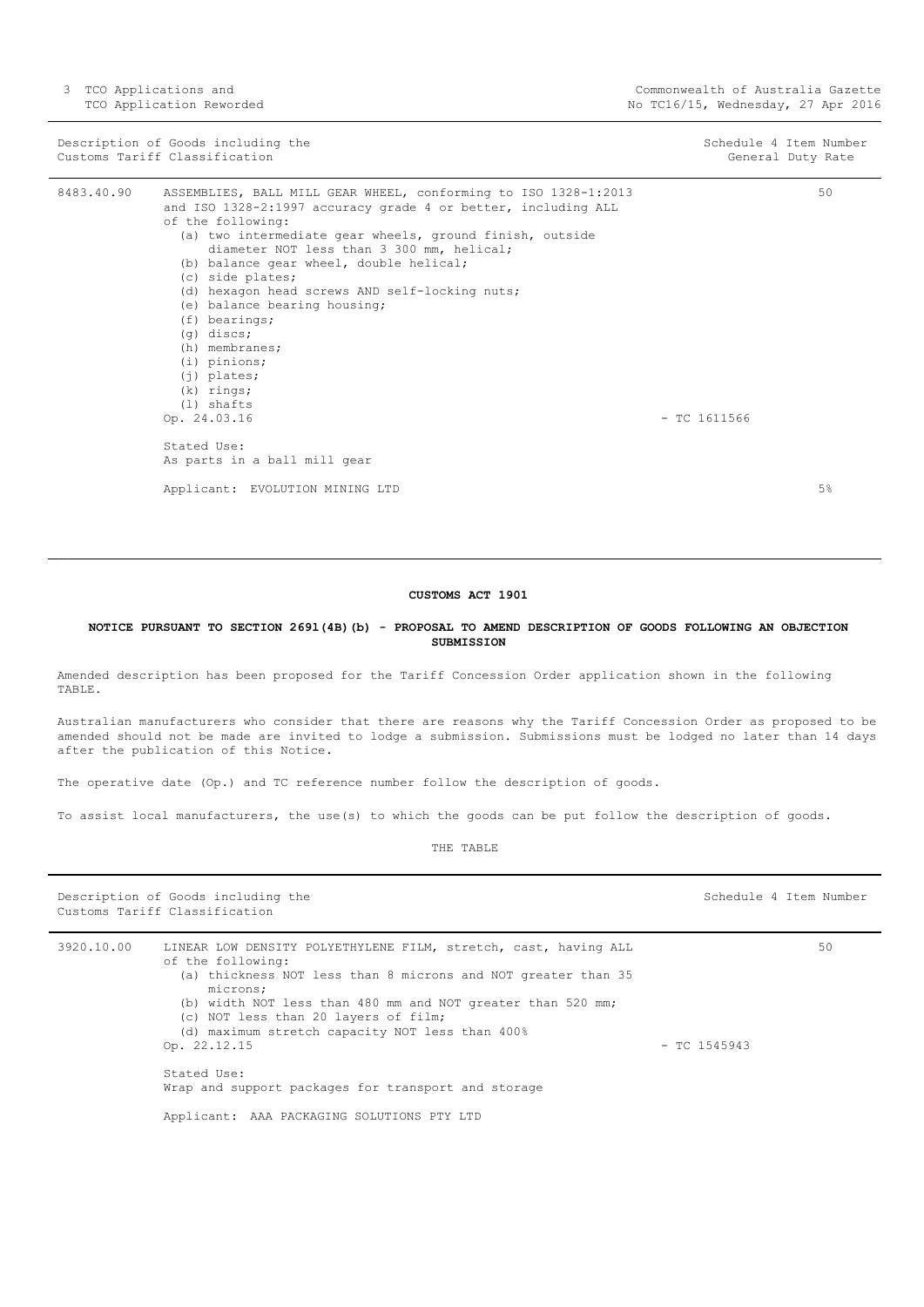# **CUSTOMS ACT 1901**

### <span id="page-3-0"></span>**NOTICE PURSUANT TO SECTION 269SE(2) - TARIFF CONCESSION ORDER REVOCATION AT THE INITIATIVE OF THE COMPTROLLER-GENERAL OF CUSTOMS**

The Tariff Concession Order listed in THE TABLE below has been revoked.

THE TABLE

Description of Goods including the Schedule 4 Item Number Schedule 4 Item Number Customs Tariff Classification **Last Date of Effect** Customs Tariff Classification

| 8544.49.19 | LEADS, CABLE, having ANY of the following end connections:<br>(a) banana plugs to alligator clips;<br>(b) right angled claw hook clips to right angled claw hook<br>clips                                                                                                       |                    | 50<br>16.03.16 |  |
|------------|---------------------------------------------------------------------------------------------------------------------------------------------------------------------------------------------------------------------------------------------------------------------------------|--------------------|----------------|--|
|            | Op. 01.01.07                                                                                                                                                                                                                                                                    | Dec. date 23.11.06 | $-$ TC 0614487 |  |
|            | Order revoked following intention to revoke advertised by the<br>Comptroller-General of Customs in Tariff Concessions Gazette<br>TC16/11 of 23 March 2016 - not a full description of the TCO<br>goods. The date of revocation is 17 March 2016. In transit<br>provisions apply |                    |                |  |